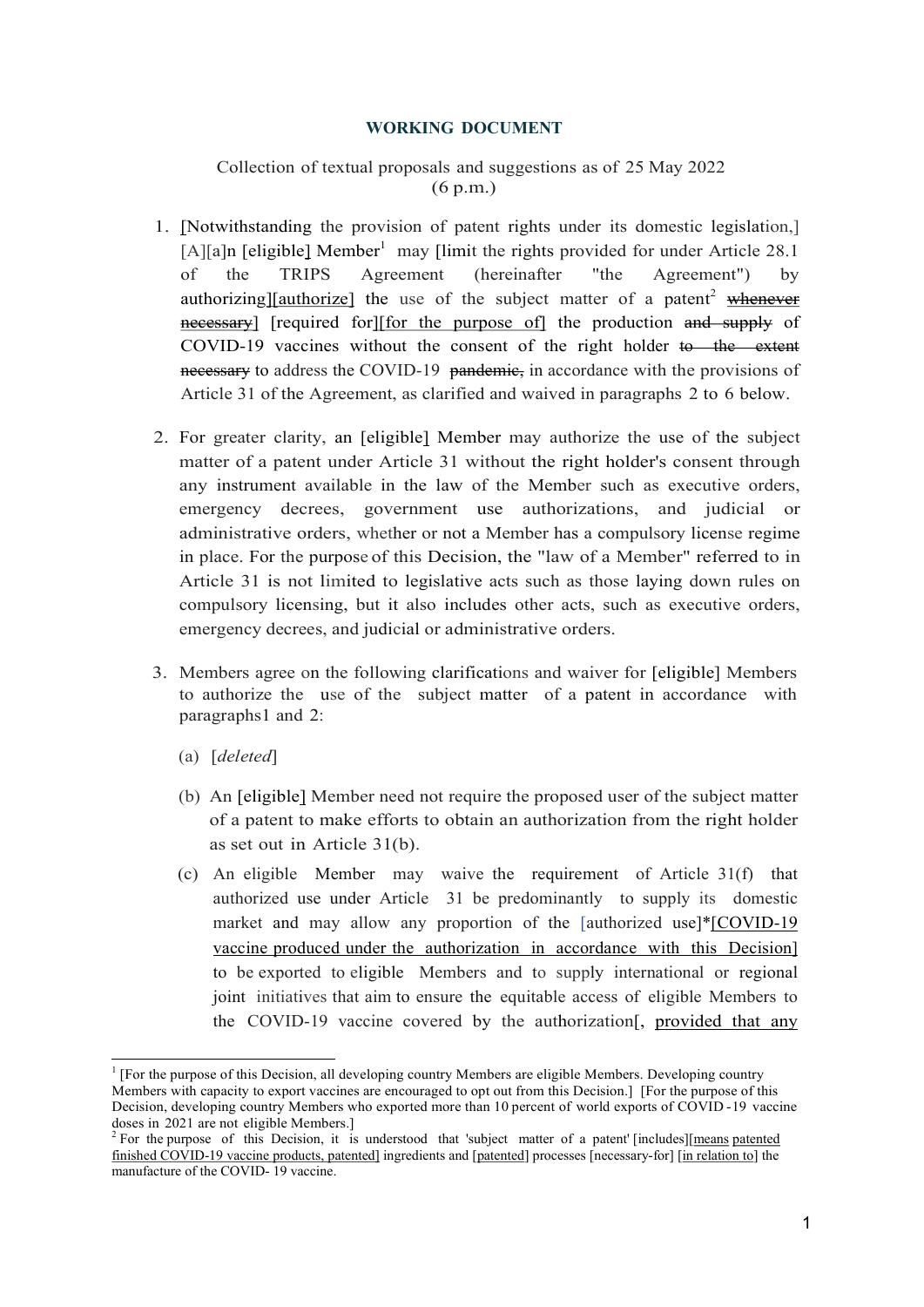supply to international or regional joint initiatives is only used to supply eligible Members].

\*[authorized subject matter of a patent]

\*[production authorized in accordance with this Decision]

New footnote suggestion

-

It is understood that in the case of international and regional joint initiatives, the exportation is intended to benefit eligible Members.

- (d) Eligible Members shall undertake all reasonable efforts to prevent the reexportation of the COVID-19 vaccine that has been imported into their territories under this Decision. Members shall ensure the availability of effective legal means to prevent the importation into, and sale in, their territories of COVID-19 vaccines produced under this Decision, and diverted to their markets inconsistently with its provisions, using the means already required to be available under the TRIPS Agreement.
- (e) Determination of adequate remuneration under Article 31(h) may take account of the humanitarian and not-for-profit purpose of specific vaccine distribution programs aimed at providing equitable access to COVID-19 vaccines in order to support manufacturers in [eligible] Members to produce and supply these vaccines at affordable prices for [eligible] Members. In setting the adequate remuneration in these cases, [eligible] Members may take into consideration existing good practices in instances of national emergencies, pandemics, or similar circumstances
- 4. Nothing in Article [39] [39.3] of the Agreement shall prevent an [eligible] Member from taking measures [essential][necessary] [to] [that would] enable the effectiveness of any authorization issued as per this Decision [without prejudice to the provisions of undisclosed information under Members' domestic legislation]. [[Except as otherwise provided for in Article 39.3, n][N]othing in this paragraph shall be interpreted as allowing the disclosure of undisclosed information submitted by the originator to the respective authorities of an eligible Member in a marketing approval procedure.]
- 5. For purposes of transparency, as soon as possible after the adoption of the measure [and before the shipment takes place], an [eligible] Member shall communicate to the Council for TRIPS any measure related to the implementation of this Decision, including the granting of an authorization.<sup>3</sup>
- 6. [An [eligible] Member may apply the [waiver] provisions of this Decision [so that

<sup>&</sup>lt;sup>3</sup> The information provided shall include the name and address of the authorized entity, the product(s) for which the authorization has been granted and the duration of the authorization. The quantity(ies) for which the authorization has been granted and the country(ies) to which the product(s) is(are) to be supplied shall be notifie